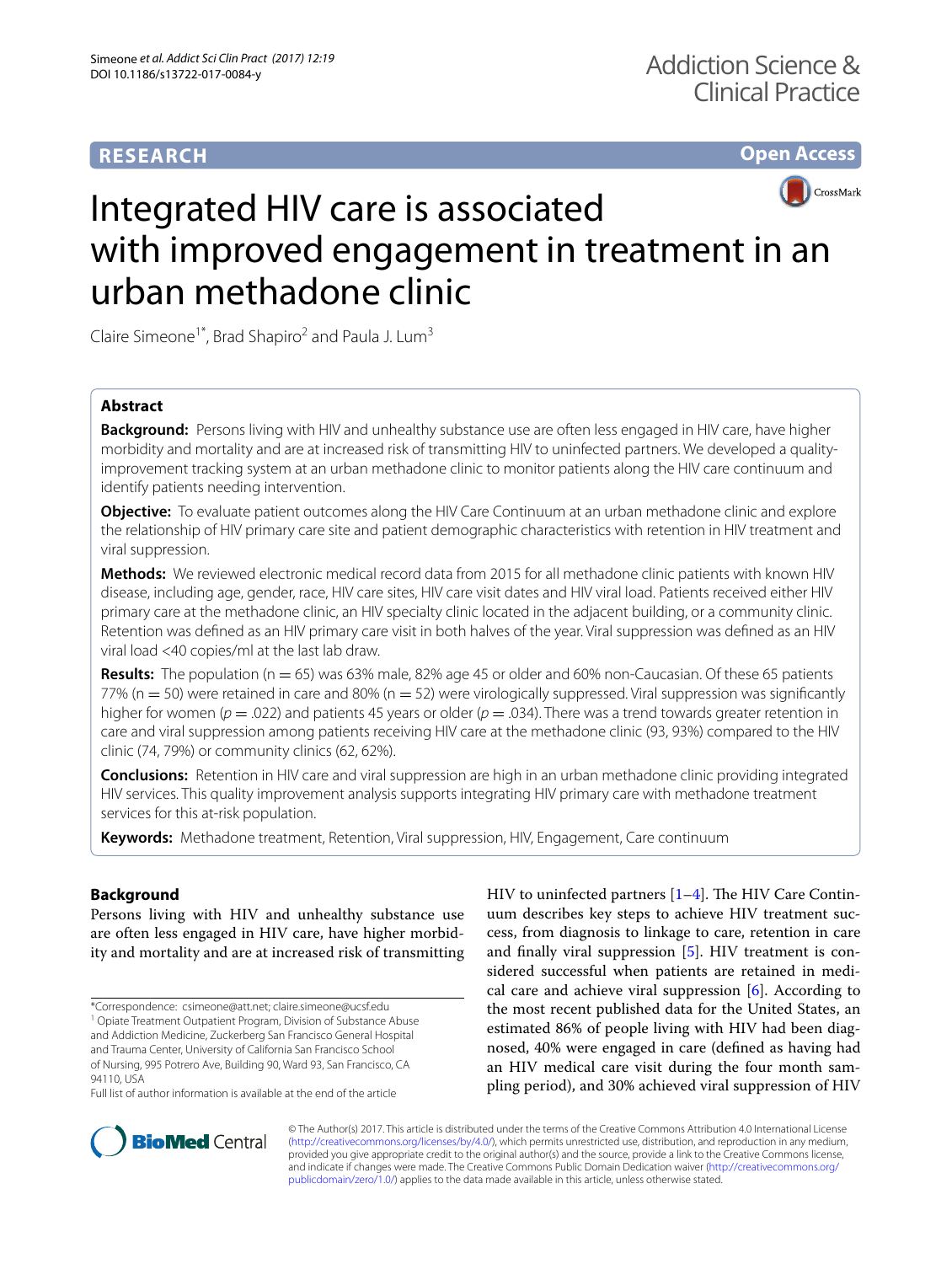(defned as HIV RNA < 200 copies/ml) [\[7\]](#page-5-4). UNAIDS set the "90-90-90" goal to end the global AIDS epidemic by 2030, whereby 90% of people living with HIV are diagnosed, 90% of those diagnosed access treatment and 90% on treatment have achieved viral suppression [\[8](#page-5-5)]. Current global estimates indicate that 53% of people living with HIV are diagnosed, 41% are in care and 32% are virally suppressed  $[9-11]$  $[9-11]$  with persons who inject drugs identifed as a key population for screening and treatment intervention.

Samet et al. [[12](#page-5-8)] described the benefts of linking primary medical care with substance use treatment services which included improved patient access to and satisfaction with both types of health services and better patient outcomes through coordination of care. The authors described models for successful centralized care that integrate medical and psychiatric services into substance use treatment settings.

Subsequent studies have described the impact of methadone and buprenorphine treatment of comorbid opioid use disorder on HIV treatment outcomes. Analyses of a cohort of people who inject drugs (PWID) in Vancouver, British Colombia found an association between methadone maintenance treatment and higher rates of antiretroviral initiation, medication adherence, and viral suppression [[13,](#page-5-9) [14](#page-5-10)]. In France, better antiretroviral adherence was demonstrated among patients who had ceased injecting drugs while prescribed opioid agonist therapy (methadone or buprenorphine) compared with people who continued to inject drugs. In addition, duration of opioid agonist therapy (OAT) was signifcantly associated with viral suppression  $[15]$  $[15]$ . This research suggests the importance of linking HIV primary care with OAT in order to achieve treatment success in this population.

The Opiate Treatment Outpatient Program (OTOP) is a publicly funded methadone treatment program for patients with opioid use disorder at a large safety net hospital in San Francisco. OTOP serves a patient population with high rates of homelessness, poly-substance use and psychiatric co-morbidities. In addition to methadone treatment, OTOP provides onsite opt-out HIV screening, integrated HIV primary care and psychiatric services, directly observed antiretroviral therapy (DAART), and medical and social HIV case management. Throughout 2015, OTOP provided methadone treatment services to 704 individual patients, 11% of whom had HIV infection based on OTOP's universal opt-out HIV testing procedures. An HIV prevalence of 11% is similar to that among PWID nationally (11%) [[4\]](#page-5-1) and in San Francisco (12%) [[16](#page-5-12)].

OTOP patients infected with HIV have the option to receive their HIV primary care at the methadone clinic from an HIV primary care provider, at a large multidisciplinary HIV specialty clinic located in a building adjacent to the OTOP clinic, or at any number of clinics in the San Francisco community. OTOP patients who receive their HIV primary care onsite at OTOP or at the HIV specialty clinic also have the option of receiving their antiretroviral treatments as DAART along with their methadone dose, an adherence support strategy that was associated with improved viral suppression in a 2007 pilot study at OTOP [[17\]](#page-5-13).

At our urban methadone clinic, we developed a qualityimprovement tracking system to monitor patients along the HIV care continuum in order to evaluate retention in care and viral suppression for our HIV-infected patients. A second goal of our tracking system was to identify patients who did not meet retention and viral suppression criteria and target those patients for interventions in order to improve treatment success. The purpose of this study was to evaluate patient outcomes associated with OTOP's HIV Care Continuum and explore the relationship of HIV primary care site and patient demographic characteristics with retention in treatment and viral suppression.

#### **Methods**

We reviewed electronic medical record (EMR) data from 2015 for all OTOP patients with known HIV disease ( $n = 73$ ) including age, gender, race, HIV care sites, HIV care visit dates and HIV viral load. Patients who left OTOP treatment before the fnal month of the study year  $(n = 5)$  or whose medical records were in a different healthcare system and unavailable ( $n = 3$ ) were excluded, leaving 65 patients in the fnal analysis.

Retention was defned as having an HIV primary care visit in both halves of the study year. Viral Suppression (VS) was defned as having an HIV viral load <40 copies/ ml at the last determination within the study year (2015). Patients who had their most recent viral load prior to 2015 were classifed as not meeting viral suppression criteria. Primary care visit dates and viral load values were transformed into dichotomous variables (yes/no) for meeting the indicator criteria. Age was categorized as <45 and ≥45 years old. Race was extracted from the patient profle in the medical record and was collapsed into three categorical variables (African American, Caucasian and other) to allow for statistical analysis with the small sample size. Site of care was also collapsed into three categorical variables (methadone clinic, HIV clinic and community clinics). Using IBM SPSS [[18\]](#page-5-14), data were analyzed with Fisher's exact test. Expedited IRB approval for this study was granted by the University of California San Francisco Committee on Human Research as a retrospective records review without subject contact or consent.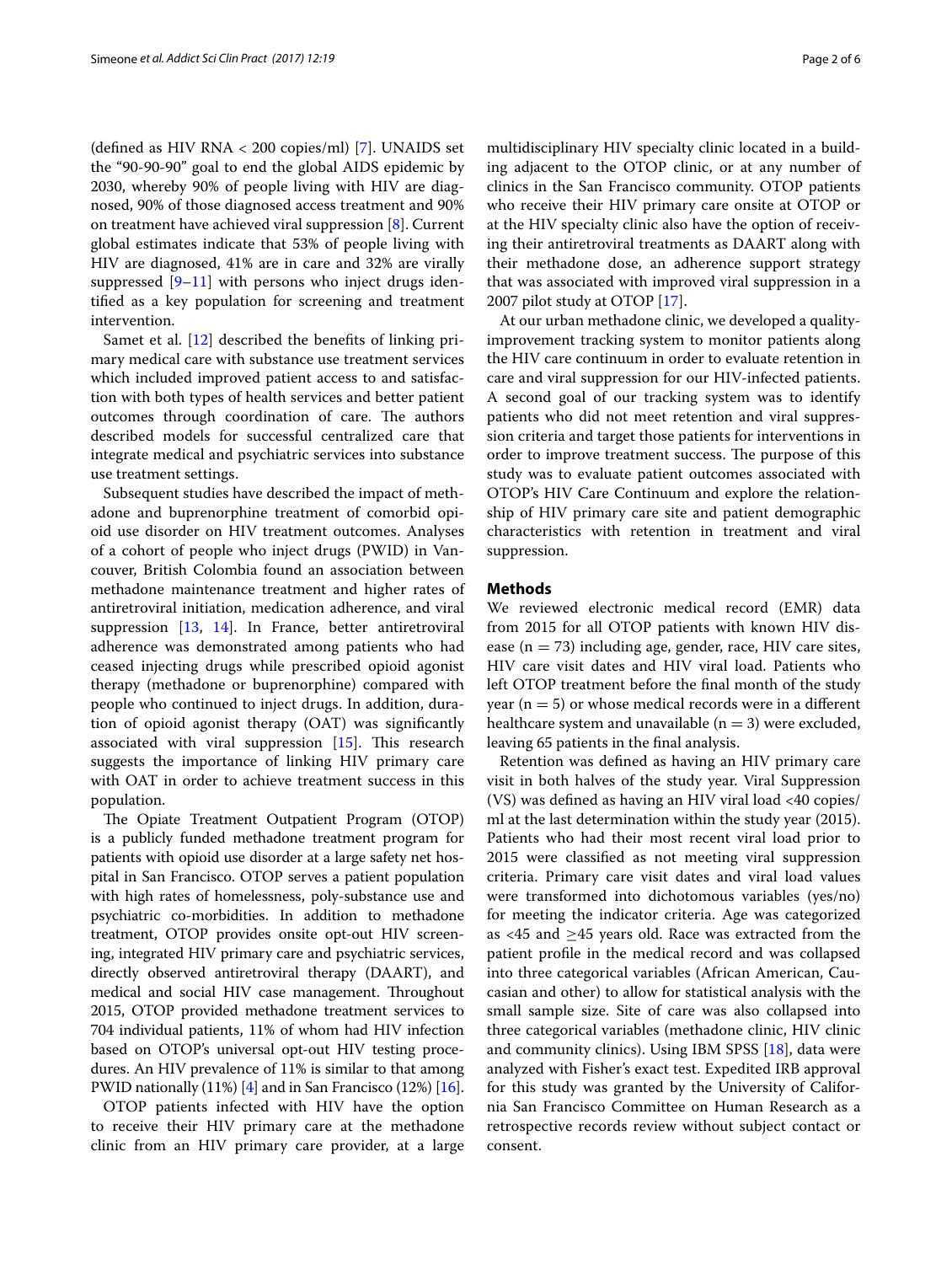#### **Results**

The study population was mostly male, over the age of 45 and non-Caucasian (Table [1\)](#page-2-0). Among all patients diagnosed with HIV in treatment at OTOP at the end of the study year who were eligible for analysis ( $n = 65$ ), 50 (77%) met retention criteria and 52 (80%) were virologically suppressed. Viral suppression was signifcantly higher for women ( $p = .022$ ) and patients 45 years or older ( $p = .034$ ). A larger proportion of patients receiving care at the methadone clinic compared to the HIV specialty clinic or community clinics were retained in care (93 vs. 74 vs. 63%,  $p = .150$ ) and achieved viral suppression (93 vs. 79 vs. 62%, *p* = .164), although these comparisons did not reach statistical signifcance.

#### **Discussion**

In a quality improvement clinical investigation, we found that HIV-infected patients enrolled in a publicly-funded methadone treatment program in San Francisco had high rates of retention in HIV care and viral suppression, both markers of HIV treatment success along the HIV care continuum. HIV engagement outcomes assessed in 2015 for OTOP patients diagnosed with HIV far exceeded the most recently reported national HIV care continuum data for retention in care (77 vs. 40%) and viral suppres-sion (80 vs. 30%) [[7\]](#page-5-4). This is an encouraging result given

<span id="page-2-0"></span>

| Table 1 Outcomes by demographic characteristics |  |  |  |  |  |  |
|-------------------------------------------------|--|--|--|--|--|--|
|-------------------------------------------------|--|--|--|--|--|--|

| Character-<br>istic | Variable (N)               | N (%)    | Retention in care <sup>a</sup> | Viral suppression <sup>b</sup><br>N(%) |           |
|---------------------|----------------------------|----------|--------------------------------|----------------------------------------|-----------|
|                     |                            | Yes      | No                             | Yes                                    | No        |
| Gender              | Female (24)                | 19 (79%) | 5(21%)                         | 23 (96%)*                              | 1(4%)     |
|                     | Male (41)                  | 31 (76%) | 10 (24%)                       | 29 (71%)                               | 12 (29%)  |
| Age                 | <45 years<br>(12)          | 8 (64%)  | 4 (33%)                        | $6(50\%)*$                             | $6(50\%)$ |
|                     | $\geq$ 45 years<br>(53)    | 43 (81%) | 10 (19%)                       | 43 (81%)                               | 10 (19%)  |
| Race                | African Amer-<br>ican (27) | 20 (74%) | 7(26%)                         | 21 (78%)                               | 6(22%)    |
|                     | Caucasian<br>(26)          | 20 (77%) | 6(23%)                         | 17 (65%)                               | 9(35%)    |
|                     | Other (12)                 | 11 (92%) | 1(8%)                          | 11 (92%)                               | 1(8%)     |
| Site of care        | Methadone<br>clinic (15)   | 14 (93%) | 1(7%)                          | 14 (93%)                               | 1(7%)     |
|                     | HIV clinic (42)            | 31 (74%) | 11 (26%)                       | 33 (79%)                               | 9(21%)    |
|                     | Community<br>clinics (8)   | 5 (62%)  | 3(38%)                         | 5 (62%)                                | 3(38%)    |

**a** Retention in care = meets criteria of having a primary care visit in 1st and 2nd halves of the study year

 $b$  Viral suppression = meets criteria of HIV viral load <40 copies/ml at most recent laboratory draw

\* Signifcant relationships for (a) viral suppression and gender (Fisher's exact test (2-sided), *p* = .022), and (b) viral suppression and age (Fisher's exact test  $(2\t{-sided})$ ,  $p = .034$ )

the high frequency of homelessness, poly-substance use and psychiatric co-morbidities among OTOP patients and the known negative impact of these psychosocial circumstances on successful HIV treatment [[19,](#page-5-15) [20](#page-5-16)].

The extent to which integrated HIV and addiction care may play a role in achieving better outcomes along the care cascade and achieving the U.N. targets of 90-90- 90 by 2030, is of considerable interest to this study. We measured a 19 and 31% diference, respectively, in retention in care for patients who received their HIV primary care onsite at OTOP (93%) compared to patients who received their HIV care from the large HIV specialty clinic next door (74%) and compared to patients receiving HIV care from other community clinics (62%). Viral suppression in OTOP primary care patients (93%) also was 14 and 31% higher compared to HIV clinic (79%) and community clinic patients  $(62%)$ , respectively. These notable diferences may refect the "one-stop shopping" convenience of integrated HIV and methadone treatment or patients' perceptions of OTOP as a less stigmatizing medical home. Most patients visit an opioid treatment program daily for directly observed methadone dosing, which is very likely to improve retention in co-located HIV care. Furthermore, the opportunity for our HIV-infected patients at highest risk for poor medication adherence to receive their treatment through DAART may contribute to OTOP's high viral suppression rate. In this regard, Rothman et al. [\[21](#page-5-17)] found that co-locating HIV treatment in a variety of New York's substance use treatment programs was acceptable, efective and efficient in delivering HIV care to this high-risk population. Our research similarly suggests that HIV treatment in methadone clinics may have high levels of acceptance and efectiveness for persons living with HIV and opioid use disorders. While the small size of our patient sample required observing very large diferences in order to reach statistical signifcance, our fndings suggest that those diferences may be much larger than clinically signifcant diferences. A multi-site study with a larger sample size could be conducted to further explore this relationship. Qualitative research that explores factors that infuence patients' choice of where locate their HIV care could also contribute to the understanding and design of care systems to serve people in treatment with OAT.

The 2016 Surgeon General's Report on Alcohol, Drugs *and Health* [[22\]](#page-5-18) calls for an evidence-based approach to increase integration of substance use disorder treatment and general health care services, as have the Centers for Disease Control and Prevention [[23](#page-5-19), [24\]](#page-5-20) and the Substance Abuse and Mental Health Services Administration  $[25]$  $[25]$ . The primary focus for integrated services nationally has been the addition of behavioral health into general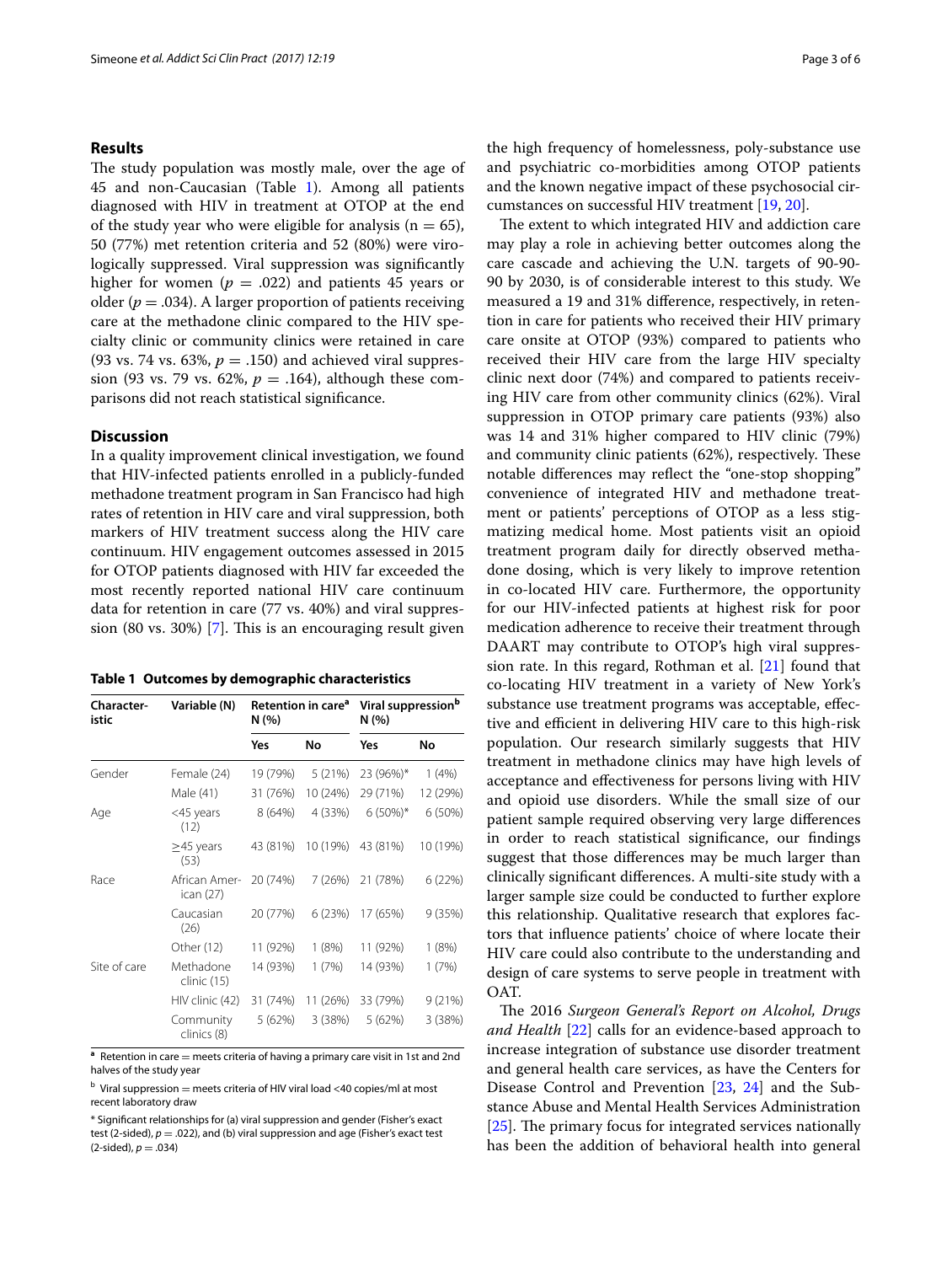health care services, in particular substance use screening and treatment in primary care settings. While this direction is critically important to expand both awareness of and access to substance use treatment and prevention services, our fndings suggest that a "reverse integration" strategy, the incorporation of medical services into substance use treatment programs, offers another useful approach to integrated care for a patient population with historically low levels of engagement with preventive and routine health care [\[1](#page-5-0), [4,](#page-5-1) [20](#page-5-16)].

Other examples of reverse integration models include screening as well as treatment services. Integration of HIV testing within substance use treatment programs, including methadone programs, has been shown to be feasible, acceptable to patients, and effective  $[26-28]$  $[26-28]$  $[26-28]$ . Participants attending community-based drug treatment programs were signifcantly more likely to receive their HIV results if testing was conducted on-site compared with a referral for off-site testing  $(p < .001, )$  $aRR = 4.52, 97.5\%$  confidence interval = 3.57, 5.72) [[28](#page-5-23)]. In a pilot study of HIV-infected PWID attending a syringe access program and not engaged in drug or HIV treatment at baseline ( $n = 13$ ), on-site HIV treatment resulted in 85 and 54% of participants achieving viral suppression at 6 and 12 months, respectively [[29](#page-5-24)]. Sylla et al. [\[30](#page-5-25)] proposed a model for integrated substance use, tuberculosis and HIV services that included screening and testing for each condition, co-location of services, provision of efective substance use treatment, enhanced monitoring for adverse events and cross-training of generalists and specialists in the target conditions in order to address the disparities in health care access and clinical outcomes for PWID. Smith-Rohrberg et al. [[31\]](#page-5-26) demonstrated that improved HIV virologic success (HIV viral load  $\leq$  400 copies/ml or a decrease from baseline viral load  $\geq 1.0 \log_{10} \text{copies/ml}$ among PWID who received DAART at a mobile community health van providing syringe access services was associated with higher use of on-site medical and case management services compared with lower use of on-site services (89 vs. 64%, OR = 4.4,  $p = .03$  for medical and 79 vs. 50%, OR = 4.0,  $p = .06$  for case management services). They proposed that the proximity of services as well as strong interpersonal relationships between patients and staff may have contributed to successful treatment outcomes. Umbricht-Schneiter et al. [[32](#page-5-27)] found that patients attending a methadone treatment program presenting with one of four key acute or chronic medical conditions (hypertension, purifed protein derivative conversion, asymptomatic HIV infection and sexually transmitted infections) were more likely to receive medical care if treatment was onsite compared with referral for treatment (92 vs. 32%, *p* < .001).

In this study, we also found that a signifcantly higher proportion of HIV-infected women (96%) were virologically suppressed compared to men (71%), but that there was no sex diference in retention in HIV care. Historically, women have been less engaged in HIV care than men, which has been attributed to prioritization of family responsibilities, stigma, intimate partner violence, mental health and substance use disorders, and poverty [\[33](#page-5-28)]. However, 2011 United States data for all persons living with HIV from the National HIV Surveillance System and the Medical Monitoring Project showed no signifcant sex diferences in viral suppression (32% for women, 29% for men) [[7\]](#page-5-4). At OTOP, HIV-infected women demonstrated a signifcantly higher rate of treatment success (viral suppression) than men. Further research with OAT patients into the relationships of sex and housing stability and abstinence from alcohol and illicit substances, both associated with HIV treatment success [\[19,](#page-5-15) [34](#page-5-29)], may provide insight into the signifcantly higher viral suppression among women.

Our data also showed decreased viral suppression among OTOP patients <45 years old. Younger age is a known risk factor for poor engagement in care and worse treatment outcomes [[7,](#page-5-4) [35\]](#page-5-30). In the SMILE collaborative, just 7% of HIV-infected youth between 12 and 24 years old obtained viral suppression [[35\]](#page-5-30). Our data confrmed decreased viral suppression for our patients <45 years old. Young adults face particular challenges with engagement in care and medication adherence due to factors that include their stage of psychosocial and cognitive development, distrust of medical institutions and risk behavior [\[36\]](#page-5-31). At OTOP, our young adult patients are impacted by severe substance use disorders, social instability including homelessness, trauma and violence, and a lack of support during key developmental milestones. Our fnding of worse treatment outcomes for our younger patients, though a small group, highlights the need to design integrated services that support engagement, adherence and ultimately viral suppression for this at-risk group.

The overall high levels of retention in care and viral suppression among OTOP patients living with HIV should also be viewed within the larger context of the wide availability of HIV primary care services across the city of San Francisco. Healthy San Francisco, a program of the San Francisco Department of Public Health and its community partners was started in 2007 to address the health care needs of uninsured residents [[37,](#page-5-32) [38](#page-5-33)] and provides San Franciscans access to comprehensive preventive and primary care services, regardless of income and legal status. Health care access was further expanded in 2012 with Medicaid (MediCal) expansion and Covered California, the state's health insurance marketplace.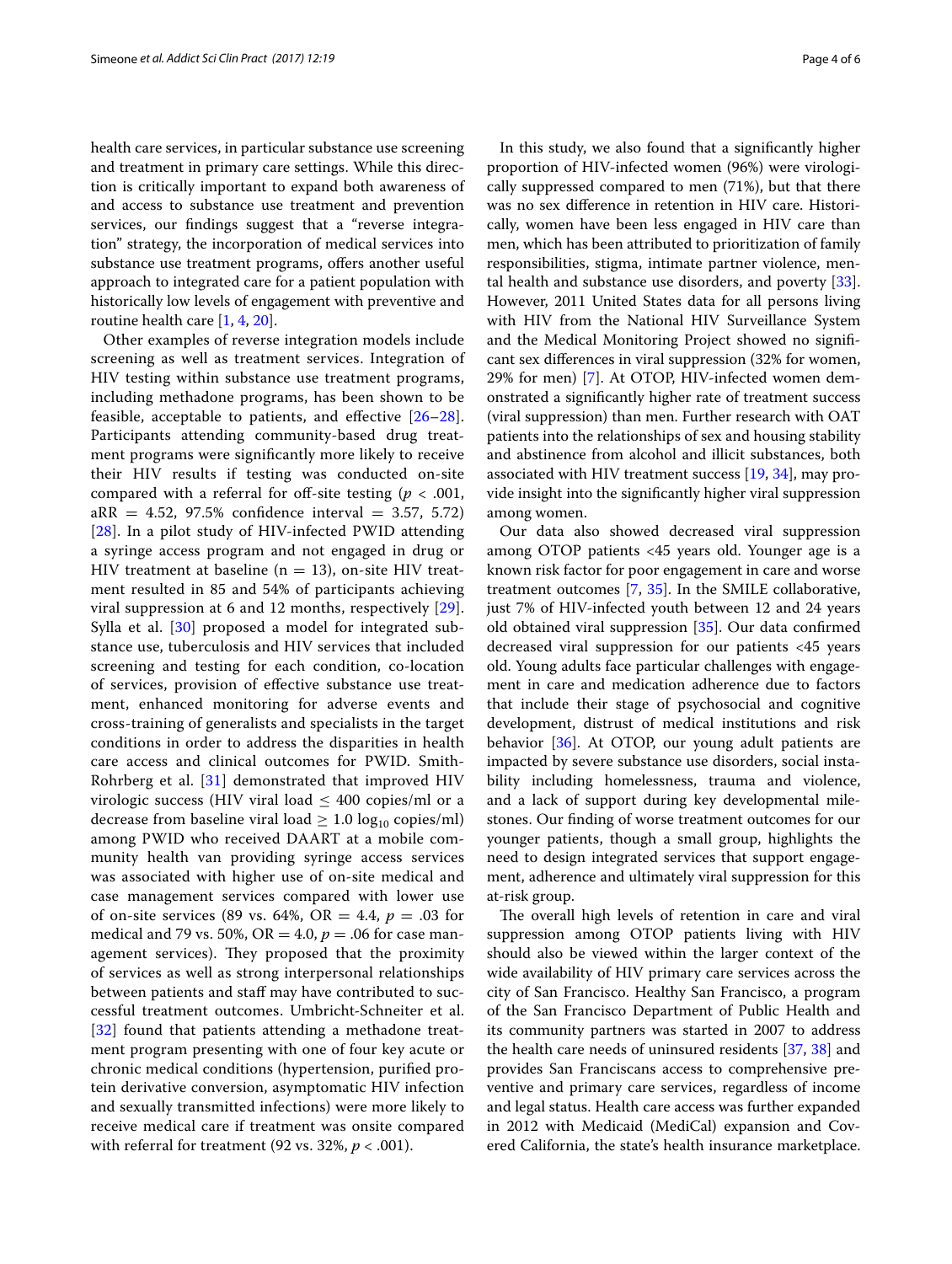Policies supporting expanded access to care have facilitated linkage to HIV treatment for new patients entering OTOP who are not engaged in HIV care. OTOP is also the recipient of Ryan White Care Act funding that supports our efforts to improve engagement in care for our HIV-infected patients. However challenges to linkage and engagement in care remain, including patients with out-of-county MediCal, a history of distrust of medical systems, the stigmatization of substance use disorders, and recent federal threats to Medicaid expansion. Additional analyses that examine OTOP's linkage data and explore the engagement status for HIV-infected patients at other methadone treatment programs in San Francisco would further our understanding of and guide interventions for these challenges.

Finally, HIV prevalence among OTOP patients (11%) may be higher than expected when compared with city and national prevalence among PWID alone (San Francisco 12%, USA 11%). The fact that OTOP enrolls persons with opioid use disorder who do not inject drugs in addition to people who do, as well as the anticipated HIV prevention impact of our city's longstanding commitment to syringe service programs and a policy of substance use treatment on demand (factors associated with decreased risk for HIV transmission), suggests we might fnd a lower prevalence among OTOP patients. Possible explanations for OTOP's HIV prevalence could be a high level of sexual risk behavior among our patient population or a greater tendency for people living with HIV and opioid use disorder to enter methadone treatment programs compared with their HIV uninfected counterparts. Further research is needed to explore these hypotheses.

This report has a number of limitations. Conducted as part of a quality improvement project, this descriptive study relied on retrospective chart reviews as data sources. Not only is our study design unable to establish causal relationships, but also the analysis is constrained by the types of variables available in the medical record. In addition, our analysis was limited by the group size of OTOP's HIV-infected population in the study year. A challenge with a sample size of  $n = 68$  is that fairly large diferences need to be observed in order to reach statistical signifcance, which may be much larger than what we might think of as a clinically signifcant diference. This is evident in the differences we found in our analyses. An analysis with larger numbers of patients could be conducted by a consortium of methadone treatment programs ofering integrated models of care to further examine our fndings. Despite these limitations, our analysis provides valuable information about engagement in care for HIV-infected patients with opioid use disorder and a foundation from which to build individualized, targeted interventions.

#### **Conclusions**

Retention in HIV care and viral suppression are high in this urban, publicly-funded, non-proft methadone clinic with integrated HIV primary care services. In addition to fnding that female and older patients had signifcantly higher rates of viral suppression, this research supports the beneft of integrating HIV primary care and support services with methadone treatment services for this atrisk population.

#### **Abbreviations**

EMR: electronic medical record; HIV: human immunodefciency virus; OST: opioid substitution therapy; OTOP: Opiate Treatment Outpatient Program; SPSS: statistical package for the social sciences; VS: viral suppression.

#### **Authors' contributions**

CS conceived and designed the study, collected, analyzed and interpreted the data, and drafted the manuscript. BS contributed to the study design and conception, interpretation of data and drafting and revising the manuscript. PL contributed to the study design and conception, interpretation of data and drafting and revising the manuscript. All authors read and approved the fnal manuscript.

#### **Author details**

<sup>1</sup> Opiate Treatment Outpatient Program, Division of Substance Abuse and Addiction Medicine, Zuckerberg San Francisco General Hospital and Trauma Center, University of California San Francisco School of Nursing, 995 Potrero Ave, Building 90, Ward 93, San Francisco, CA 94110, USA. <sup>2</sup> Opiate Treatment Outpatient Program, Division of Substance Abuse and Addiction Medicine, Departments of Psychiatry and Family and Community Medicine, Zuckerberg San Francisco General Hospital and Trauma Center, University of California San Francisco, San Francisco, CA, USA. 3 Division of HIV, Infectious Diseases, and Global Medicine, Department of Medicine, Zuckerberg San Francisco General Hospital and Trauma Center, University of California San Francisco, San Francisco, CA, USA.

#### **Acknowledgements**

The authors would like to thank the following individuals and organizations for their support of this project: OTOP patients and staf, Dr. Jacqueline Tulsky, Dr. Laura Samuel, Johns Hopkins School of Nursing, Ryan White Care Act, SBIRT Interdisciplinary Training Program (1U79TI025386-01, PI: Dawson-Rose) from SAMHSA, the Association for Medical Education and Research in Substance Abuse, the Marguerite Aue Rankin Graduate Education Scholarship and the Jonas Center for Nursing and Veterans Healthcare for scholarship support.

#### **Competing interests**

The authors declare that they have no competing interests.

#### **Availability of data**

The datasets generated and analyzed during this study are not publicly available due to the protection of patient health information but are available as de-identifed data from the corresponding author on reasonable request.

#### **Ethics approval and consent to participate**

The University of California San Francisco Committee on Human Research granted expedited approval to this study (IRB #12-09010) on 06/15/2012 with renewal on 05/12/2016. Consent to participate was not required as the study was a post hoc analysis of de-identifed data.

#### **Funding**

The study was unfunded.

#### **Publisher's Note**

Springer Nature remains neutral with regard to jurisdictional claims in published maps and institutional afliations.